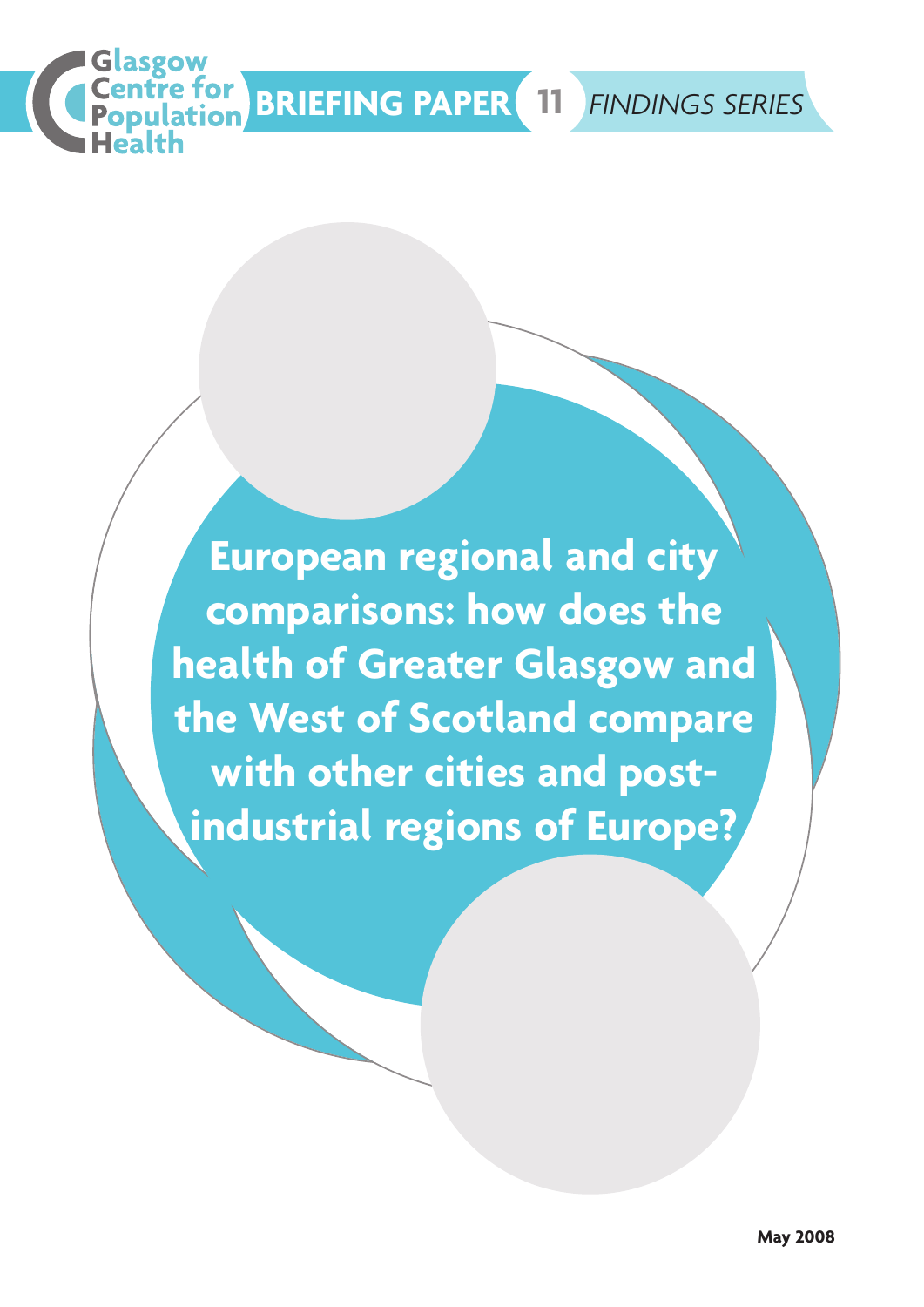### **FINDINGS SERIES 11 BRIEFING PAPER**

**11**

### **FINDINGS**

*Note. This briefing paper summarises the work of two separate, although related, projects: the first compared trends in mortality between the West of Scotland and other comparable post-industrial regions of the UK and Europe; the second used recent health survey data to compare health-related behaviours between Greater Glasgow and other European urban settings.*

Glasgow **Centre for Population** 

#### **Comparisons of mortality trends between the West of Scotland and other post-industrial European regions showed that:**

- Mortality rates are generally lower and crucially appear to be improving at a faster rate in the other post-industrial regions compared to the West of Scotland. This finding is complicated by the fact that the West of Scotland appears to compare relatively favourably with the other regions in terms of socio-economic factors such as wealth, unemployment and educational attainment.
- The relative poor rates of improvement in mortality in the West of Scotland appear to be particularly driven by mortality among the younger (especially male) and middle-aged female Scottish populations.
- Striking differences in mortality trends between Scotland and the other regions were observed for a number of specific causes of death including certain cancers, suicide, and chronic liver disease and cirrhosis.

### **Comparisons in health behaviours between Greater Glasgow and a selection of other urban areas in Europe showed that:**

- Greater Glasgow compared particularly poorly in relation to levels of smoking and obesity. Smoking prevalence was higher than in the majority of the European areas analysed (and this was especially true of females); similarly, the majority of European areas included in the analysis had significantly lower levels of obesity among both men and women.
- More limited comparisons (with other areas within the UK only) showed little difference in levels of alcohol consumption, but suggested levels of physical activity appeared to be significantly higher in Greater Glasgow compared to some other UK settings.
- Greater Glasgow did not stand out as having a particularly worse socio-economic profile than the other areas analysed.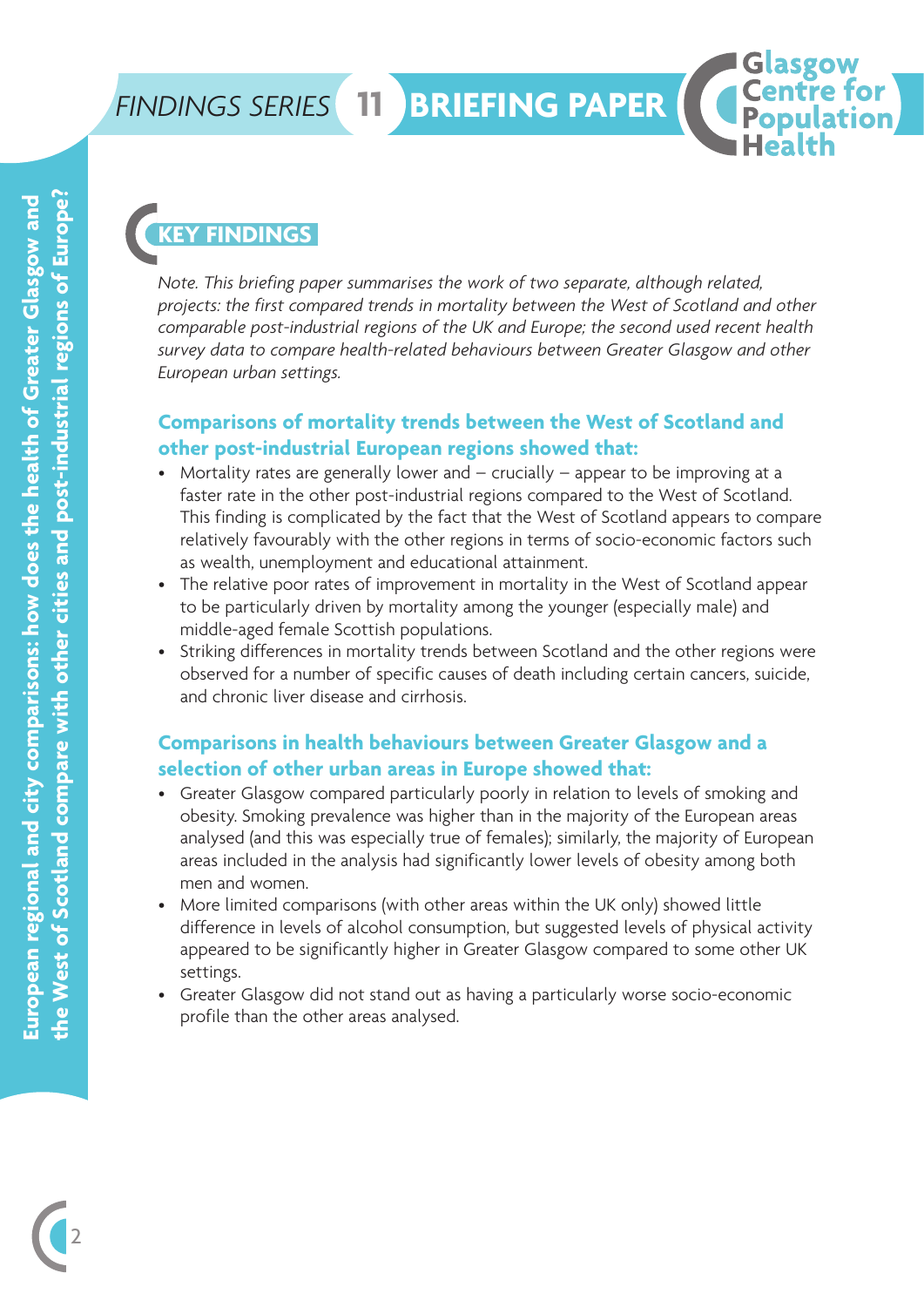# **BRIEFING PAPER 11** *FINDINGS SERIES*

## **ITRODUCTION**

Glasgow **Centre for Population** 

Post-industrial decline (and its many associated factors) is frequently cited as one of the major underlying reasons behind the poor health profile of Scotland and, especially, the West of Scotland. This begs the obvious question 'how have other, similar post-industrial areas in Europe fared in respect of recent health trends?' The first project reported in this briefing paper sought to answer this question.

Within the West of Scotland, the population of Greater Glasgow experiences the worst levels of ill-health. The second project reported here sought to cast light on some of the potential reasons for poorer health in the area by comparing health-related behaviours (and some other health measures) between Greater Glasgow and other UK and European urban settings.

### **AND PURPOSE**

To enhance our understanding of the role of post-industrial decline on the health of Scotland, the aims of the first (mortality-based) project were to:

- 1. identify comparable post-industrial European regions; and
- 2. analyse long term trends in mortality in these regions for a range of causes.

The aims of the second (health survey-based) project were to help build a deeper understanding of Greater Glasgow's health by comparing health-related behaviours and health measures in the area with other UK and European settings. Comparisons were made with areas in England, Northern Ireland, the Republic of Ireland, Wales, Sweden, Finland, Norway, Spain, Belgium and Germany. The extent to which differences were due to variation in socioeconomic circumstances was investigated.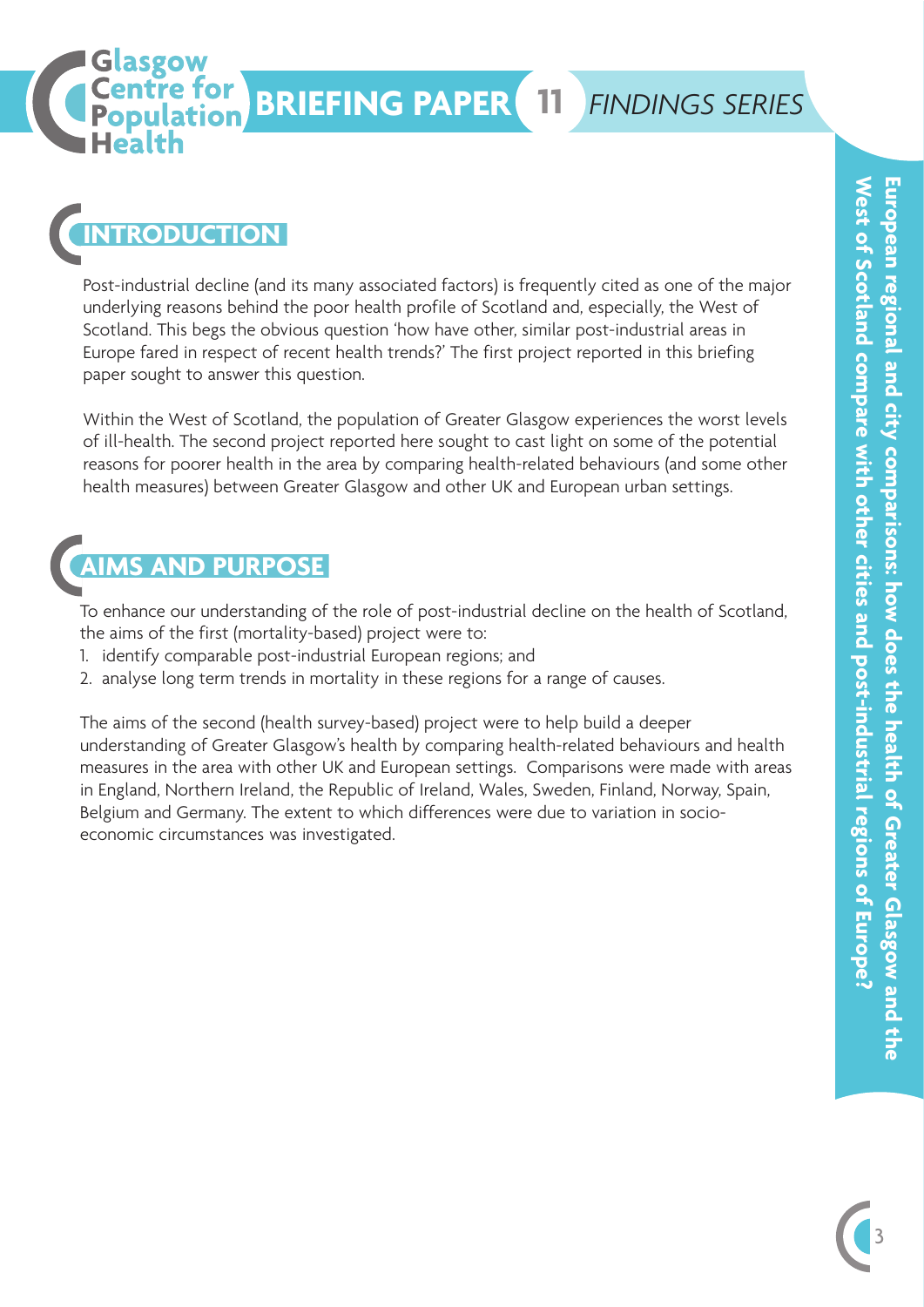### **APPROACH AND METHODS**

**11**

The post-industrial regions analysed as part of the mortality-based project were identified through extensive consultation with experts in the fields of European public health and European history, backed up by analysis of regional industrial employment loss over the past thirty years.

Glasgow<br>Centre for

**Population** 

For each region identified, detailed population and mortality data for the past 20-25 years were requested from national and local statistical agencies, from which comparable mortality rates and other related statistics were calculated. A detailed comparison of male and female life expectancy between the West of Scotland and the other twenty regions identified was undertaken. More detailed analyses of age, sex, and cause-specific standardised mortality rates were then carried out for the West of Scotland and a subset of ten comparable regions, selected principally on a one-region-per-country basis.

Additional analyses of potentially influential factors (e.g. socio-economic measures, severity of deindustrialisation) were also undertaken.

For the Greater Glasgow health survey based analysis, comparable health survey data were obtained for urban settings within the countries listed above. Comparisons of a range of measures between Greater Glasgow and the other locations were carried out separately for men and women. Analyses were undertaken adjusting first for age alone, and then for both age and socio-economic status (in terms of social class and educational attainment measures).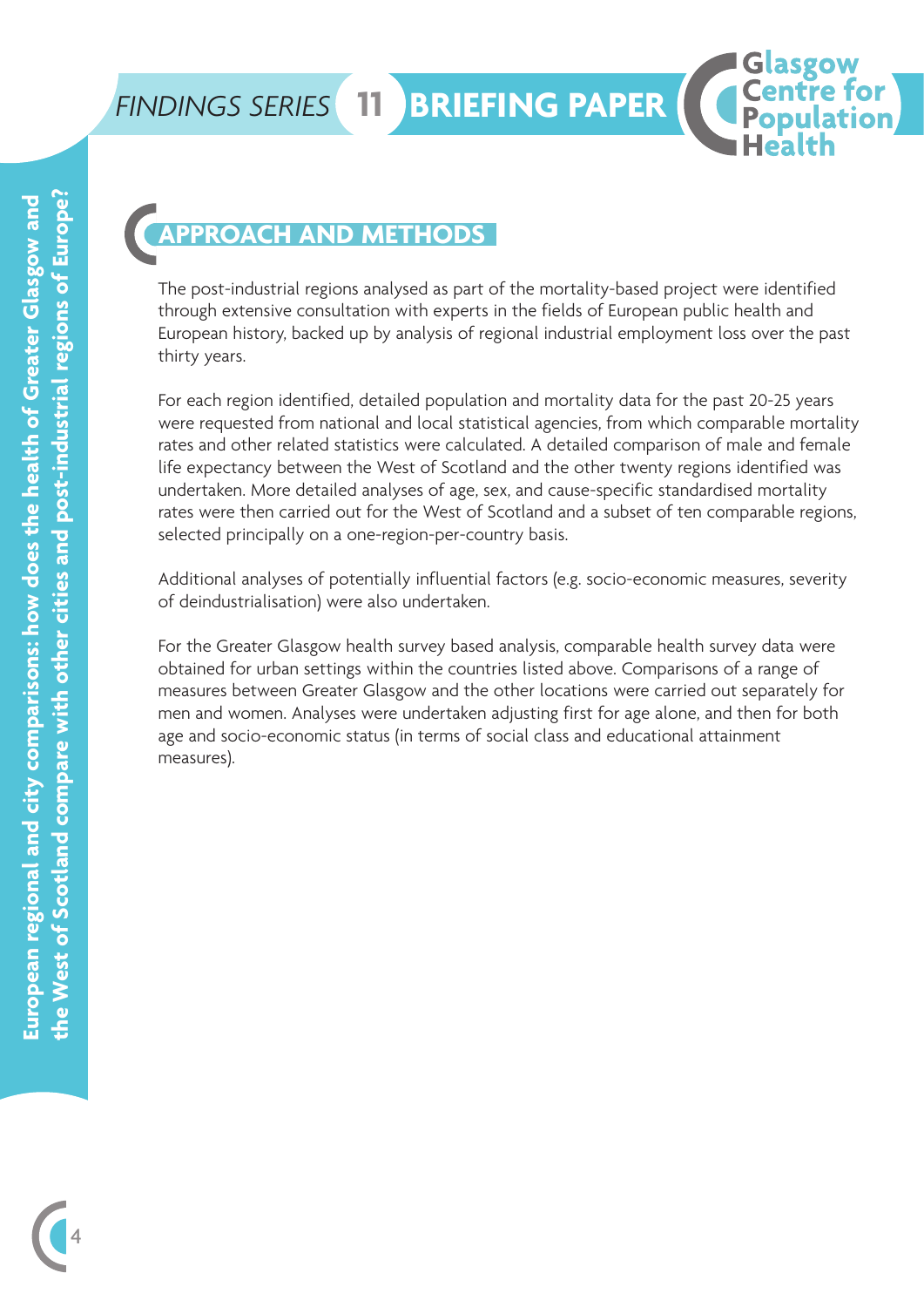### **FINDINGS AND CONCLUSIONS**

Glasgow

Centre for

#### **Comparisons between the West of Scotland and other post-industrial regions in Europe**

**BRIEFING PAPER 11** *FINDINGS SERIES*

- Twenty post-industrial regions were identified, thirteen in mainland Europe (within Germany, France, Belgium, Netherlands, Poland, Czech Republic) and seven within the UK. Data were obtained for all but one of the regions, and in most cases for a 20-25 year period.
- Just as the West of Scotland's mortality rates are the highest in Scotland, mortality levels in each of the selected regions tended to be the highest, or among the highest, of all regions in the respective parent countries.
- A simple analysis of a handful of socio-economic indicators (GDP, unemployment, worklessness, economic activity, educational attainment) suggests that the West of Scotland currently fares relatively well in these terms, especially compared to parts of Eastern (ex-Communist) Europe. However, a different story emerged from the analyses of trends in life expectancy and causespecific mortality.
- Life expectancy in the other twenty post-industrial regions tends to be higher, and in virtually all cases is improving faster than in the West of Scotland. West of Scotland females currently have lower life expectancy than every selected region, while males currently have lower life expectancy than every region except Katowice in Poland and Northern Moravia in the Czech Republic – however, projections suggest that these regions will overtake the West of Scotland in around ten years time if current trends continue.
- In-depth analysis of cause-specific mortality trends for the West of Scotland and a subset of ten key post-industrial regions (the Ruhr area and Saxony in west and east Germany respectively; Katowice in Poland; Northern Moravia in the Czech Republic; Nord Pas de Calais in France; Wallonia in Belgium; Limburg in the Netherlands; Northern Ireland; Swansea & the South Wales Coalfields; and Merseyside) showed that:
	- o the higher levels of mortality experienced in the West of Scotland compared to elsewhere appear to be driven especially by rising levels of mortality in the 15-44 age group (especially among men) and significantly higher rates among middle-aged (45-64) females;
	- o the pattern of rising male and, to a lesser extent, female mortality rates in the 15-44 age group is in sharp contrast to the experience of the other regions. In the majority of regions rates in this age band have, as with all other age groups, fallen consistently over time;
	- o the increases in WoS mortality rates in the 15-44 age band are driven especially by 'external causes' (in particular, suicide) and chronic liver disease and cirrhosis;
	- o the higher level of mortality among 45-64 year-old women in the WoS seems to be particularly attributable to: cancer (especially lung cancer, breast cancer and oesophageal cancer); IHD and stroke; COPD; and chronic liver disease and cirrhosis.
- More detailed comparison of mortality rates between the West of Scotland and the two regions included in the analysis with the 'best' health – Northern Ireland and Saxony – showed that, on average, the West of Scotland would have around 5,000 fewer deaths per year if it experienced the same mortality profile as these two other post-industrial European areas.

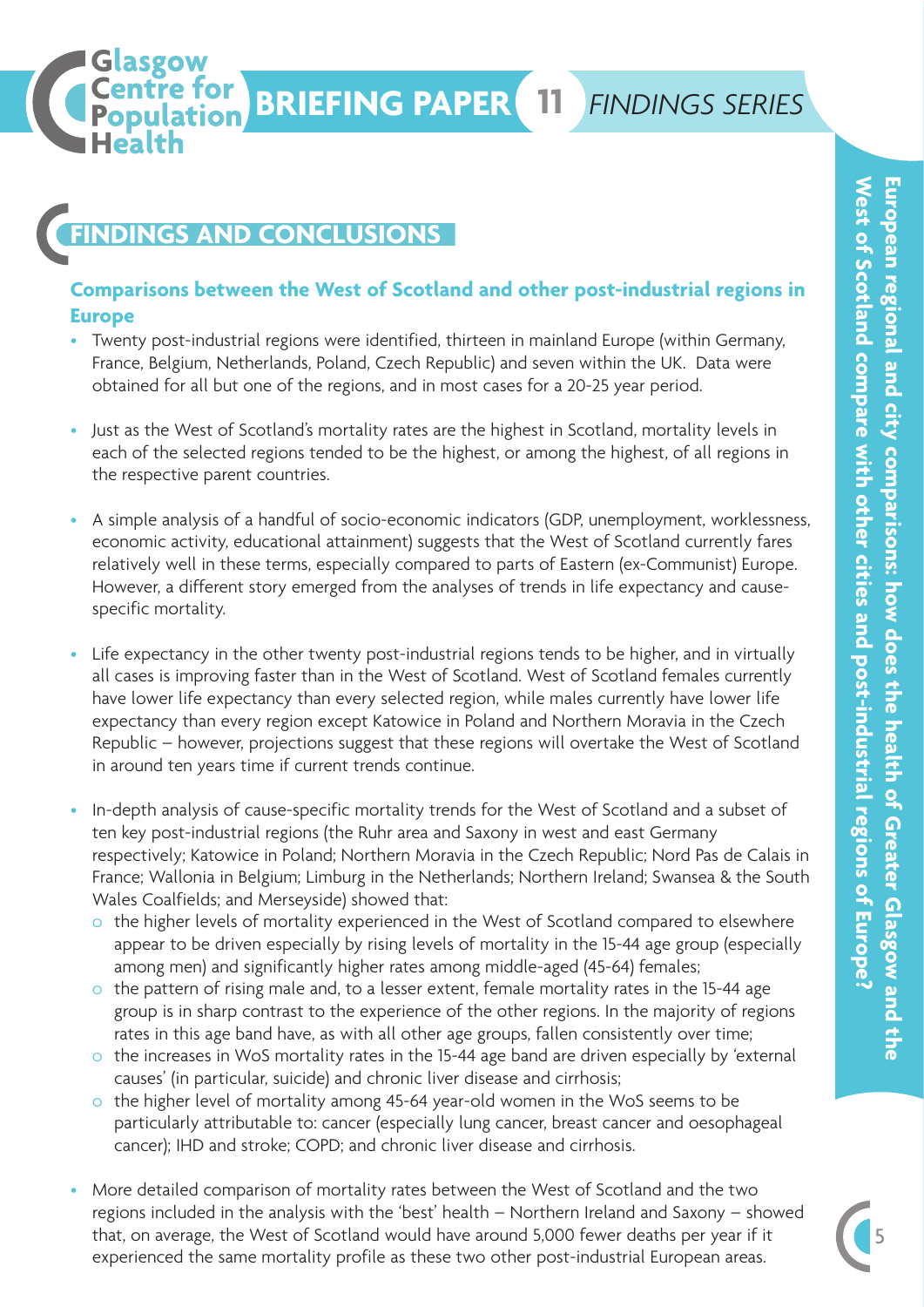**11**

#### **Comparisons between Greater Glasgow and other European urban settings**

• In comparisons of health behaviours made with a wide range of UK and European urban areas, smoking prevalence rates among men and – especially – women were significantly higher in Greater Glasgow.

Glasgow<br>Centre for<br>Population

- Similarly, levels of obesity among both males and females were higher in Greater Glasgow than in the majority of the 32 other areas analysed.
- The number of areas for which comparisons could be made on levels of alcohol consumption, binge-drinking and physical activity were much more limited: analyses could only be carried out between Greater Glasgow and certain parts of the UK. Findings were mixed: excess weekly alcohol consumption was significantly higher in Greater Glasgow compared to part of Northern Ireland but not compared to parts of England such as Greater Manchester and Cheshire & Merseyside, while – with one or two exceptions – there was little difference in levels of binge drinking between Greater Glasgow and parts of England and Wales. However, levels of physical activity in Greater Glasgow were significantly higher compared to parts of Northern Ireland, and Wales (Cardiff).
- A surprising finding was the fact that Greater Glasgow did not stand out as having a particularly worse socio-economic profile than the other 32 areas studied: it was similar in terms of social class to many of the other areas, and although it had the highest proportion of its adult population with no educational qualifications, there were a number of other areas with comparable education profiles.
- Although this briefing paper has focussed primarily on the results of health behavioural factors, a number of other self-reported health outcome measures were also analysed. In general, these showed higher levels of long-standing illness, self-reported bad or very bad general health, and psychological morbidity (as defined by a GHQ12 score of 4 or more 1 ) among Greater Glasgow respondents than those in the other European areas.

#### **General conclusions**

Both reports confirm Glasgow's and the West of Scotland's poor health profile compared to other parts of the UK and Europe. The comparisons between post-industrial regions are perhaps particularly relevant and striking given that post-industrial decline and related factors, such as material deprivation, are often cited as the underlying reason for Scotland's – and particularly the West of Scotland's – poor health outcomes. The fact that health in other comparable regions in Europe is better and/or improving faster is a major concern.

The health survey comparisons work points to particular behavioural issues (e.g. smoking, obesity) which are certainly relevant, but are only one of a range of possible explanatory factors. The 'Aftershock of Deindustrialisation' report briefly explores a number of such potential explanations including not only health behaviours, but also deprivation, income inequalities, and the severity of deindustrialisation experienced in West Central Scotland. However, it is clear that more work and more detailed information are required to advance our understanding of what lies behind these trends. This is work that the Glasgow Centre and its partners will now be taking forward.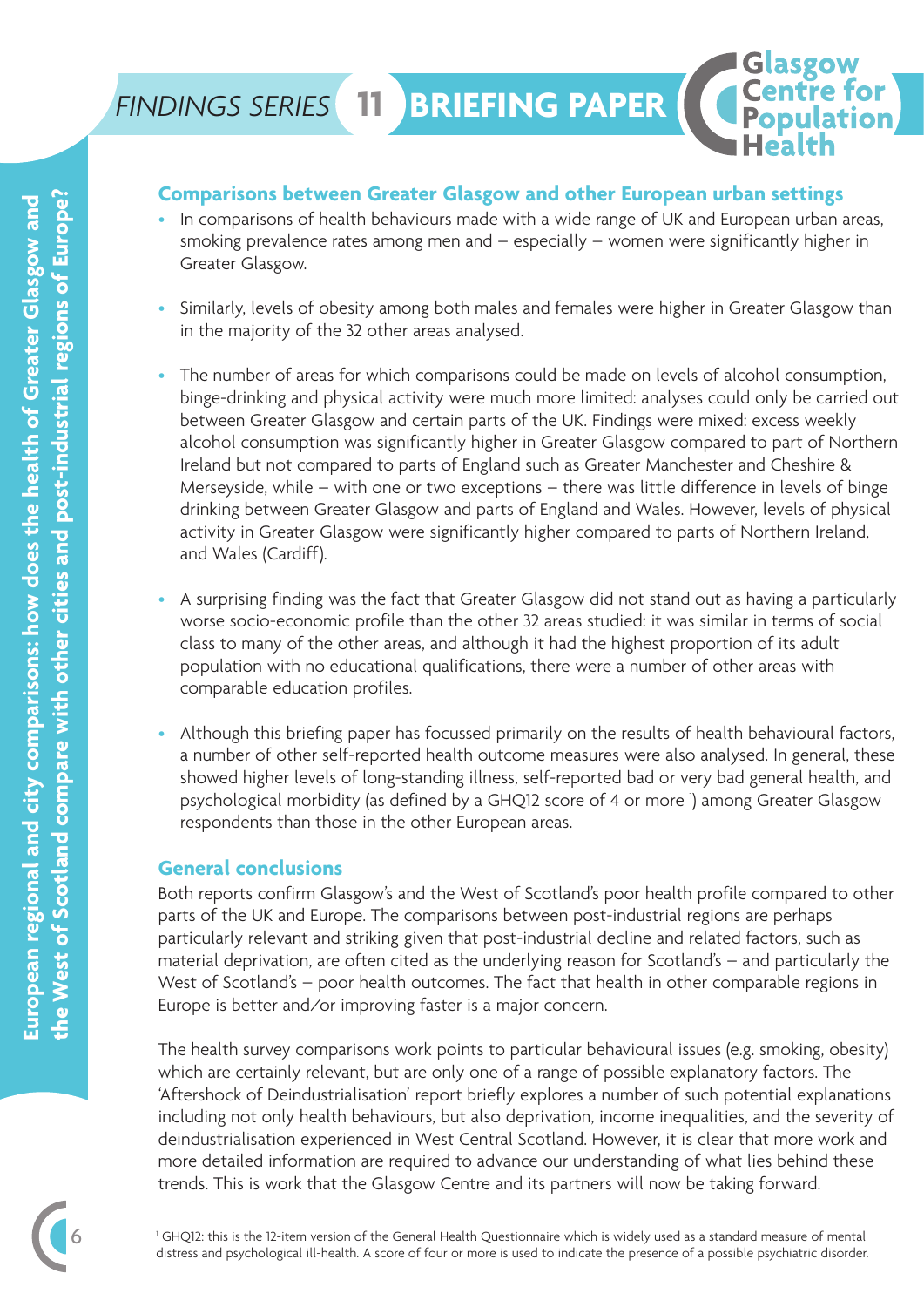

### **ACKNOWLEDGEMENTS**

Glasgow<br>|Centre for<br>|Population

Given the nature of both European projects, grateful thanks and acknowledgements are due to wide range of people in many different countries who are too numerous to mention here. All are fully listed in both reports, the references for which are below.

**REFERENCES**

David Walsh, Martin Taulbut and Phil Hanlon. The Aftershock of Deindustrialisation: trends in mortality in Scotland and other parts of post-industrial Europe. Glasgow Centre for Population Health, 2008.

Linsay Gray. Comparisons of health-related behaviours and health measures in Greater Glasgow with other regional areas in Europe. Glasgow Centre for Population Health, 2008.

Both reports are available from: http://www.gcph.co.uk/content/view/19/36/.